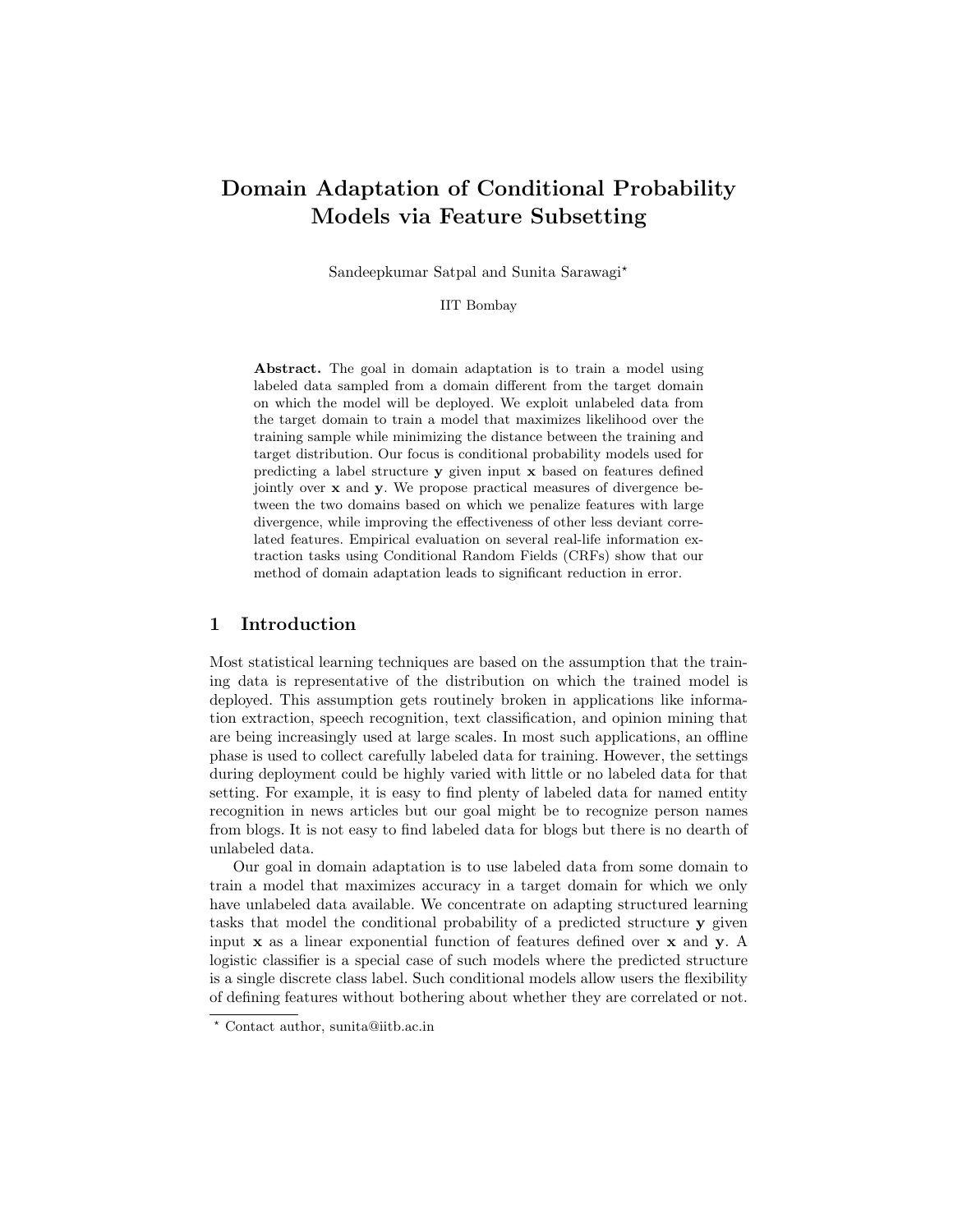Therefore, most real-life applications of these models involve a large number of features, contributing in varying strengths to the prediction task. With overfitting avoided using a suitable regularizer, these models provide state-of-the-art accuracy values in settings where features behave the same way in the training and target domain [\[1](#page-11-0)[,2](#page-11-1)[,3\]](#page-11-2). However, we observed that such models are rather brittle in that they perform very poorly on target data with even a small subset of features distorted in spite of other highly correlated features remaining intact.

We show how to detect features with large divergence in the two domains and penalize the more distorted features so that other less deviant correlated features start exerting a larger influence. A challenge is designing a reliable measure of divergence given only unlabeled data from the target domain whereas our features are defined over function of both labels y and input x. We propose a measure of distortion as a function of the difference in expectation over the target samples and the trained conditional model. We formulate this as an optimization problem and present efficient algorithms for solving it. On seven real-life datasets, we show that our domain adapted classifier provides much higher accuracy than an unadapted model.

The rest of the paper is organized as follows. We discuss related work in Section [2.](#page-1-0) We describe our basic learning model in Section [3](#page-2-0) and present our approach to domain adaptation in Section [4.](#page-3-0) We report results of an empirical evaluation of our model in Section [5.](#page-6-0)

## <span id="page-1-0"></span>2 Related work

Transfer learning: In transfer learning  $[4,5,6,7]$  $[4,5,6,7]$  $[4,5,6,7]$  $[4,5,6,7]$  the goal is to use available training data from a related domain, along with training data from the target domain, to train the target classifier. A popular technique is to use the classifier in the related domain to define a prior  $[4,6,7]$  $[4,6,7]$  $[4,6,7]$  for the classifier trained using the indomain data. For example, [\[7\]](#page-11-6) proposes to first create a classifier using training data from the related domain. The output parameters are used as the mean of a Gaussian prior for the second classifier trained using labeled data of the target domain. A different type of prior is defined in [\[8\]](#page-11-7) where the prior is used to give more importance to features that are useful across domains. Another interesting approach is based on replicating features so that shared features exploit labeled data from both domains whereas domain-specific features are trained only using in-domain data [\[5\]](#page-11-4). Our goal is different in that we do not have any labeled data from the target domain. Transfer learning is supervised domain adaptation whereas we are interested in unsupervised domain adaptation.

Structural correspondence learning: A recent proposal [\[9,](#page-11-8)[10\]](#page-11-9) for unsupervised domain adaptation is to define new features that capture the correspondence between features in the two domains. The new features are weights of "mini" classifiers that predict value of user-chosen anchor features that remain invariant across the domains. Successful domain adaptation will require both addition and deletion of features. Deletion is required for features that are missing or severely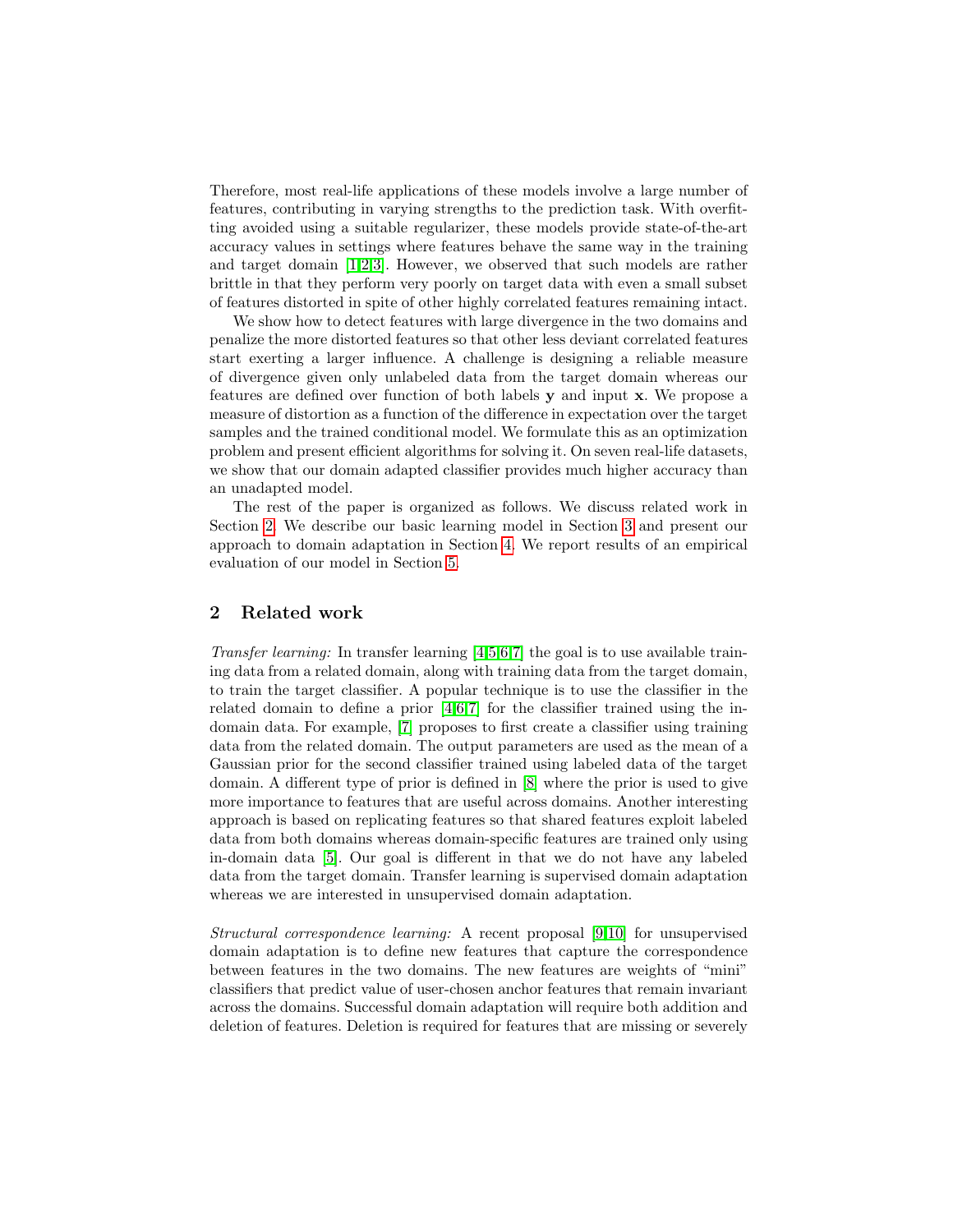distorted, whereas when features are substituted, for example, the inter-author separator is changed from "comma" to a "new line", addition of features that capture their correspondence is more useful. Given that most structured learning tasks involve many correlated features, careful feature subsetting could lead to significant accuracy gains, as we show in this paper.

Robust learning: A different approach to handling features that are distorted in the test data is to learn classifiers that are robust to limited amounts of distortion. For example, [\[11\]](#page-11-10) shows how to create SVM classifiers that provide good worst case performance with the deletion of any subset of features of size no more than k. In robust learning a model is trained once unlike in the case of domain adaptation where the model is retrained to adapt to any systematic difference between the two domains.

Correcting sample selection bias: In some cases, the training distribution fails to be representative of the test distribution because of a selection bias in the training instances, for example due to active learning. A popular strategy to correct for the bias [\[12](#page-11-11)[,13\]](#page-11-12) is to weight training examples differentially. Such methods are not likely to be useful for domain adaptation because all instances from the train domain could have very small probability in the target domain and the real issue is that of choosing the right representation through feature reweighting rather than instance reweighting.

In summary, the problem of unsupervised domain adaptation is related to, but distinct, from many problems in machine learning. To the best of our knowledge, domain adaptation via feature subsetting has not been addressed before in the literature.

## <span id="page-2-0"></span>3 Background

#### 3.1 The basic learning model

We consider conditional models of structure learning where the goal is to predict a label **y** from a structured space  $\mathcal{Y}$  given an input **x**. We assume a feature vector representation  $\mathcal{F} : (\mathbf{x}, \mathbf{y}) \mapsto \mathcal{R}^K$  that maps any  $(\mathbf{x}, \mathbf{y})$  pair to a vector of  $K$  reals. The conditional probability model is a log-linear function over these features. Thus,  $Pr(y|x)$  is this Gibbs distribution

$$
\Pr(\mathbf{y}|\mathbf{x}, \mathbf{w}) = \frac{1}{z_{\mathbf{w}}(\mathbf{x})} \exp \mathbf{w} \cdot \mathbf{f}(\mathbf{x}, \mathbf{y})
$$
(1)

where **w** is the parameter vector of the model where the  $k^{th}$  component  $w_k$ is called the weight of feature  $f_k$ . The term  $z_{\mathbf{w}}(\mathbf{x}) = \sum_{\mathbf{y}'} \exp \mathbf{w} \cdot \mathbf{f}(\mathbf{x}, \mathbf{y}')$  is a normalizing constant.

In practice, each feature  $f_k(\mathbf{x}, \mathbf{y})$  is defined as a sum of local features that apply over smaller subsets of variables. When the features decompose over cliques of an undirected graph on labels y, we get Conditional Random Fields [\[1\]](#page-11-0). This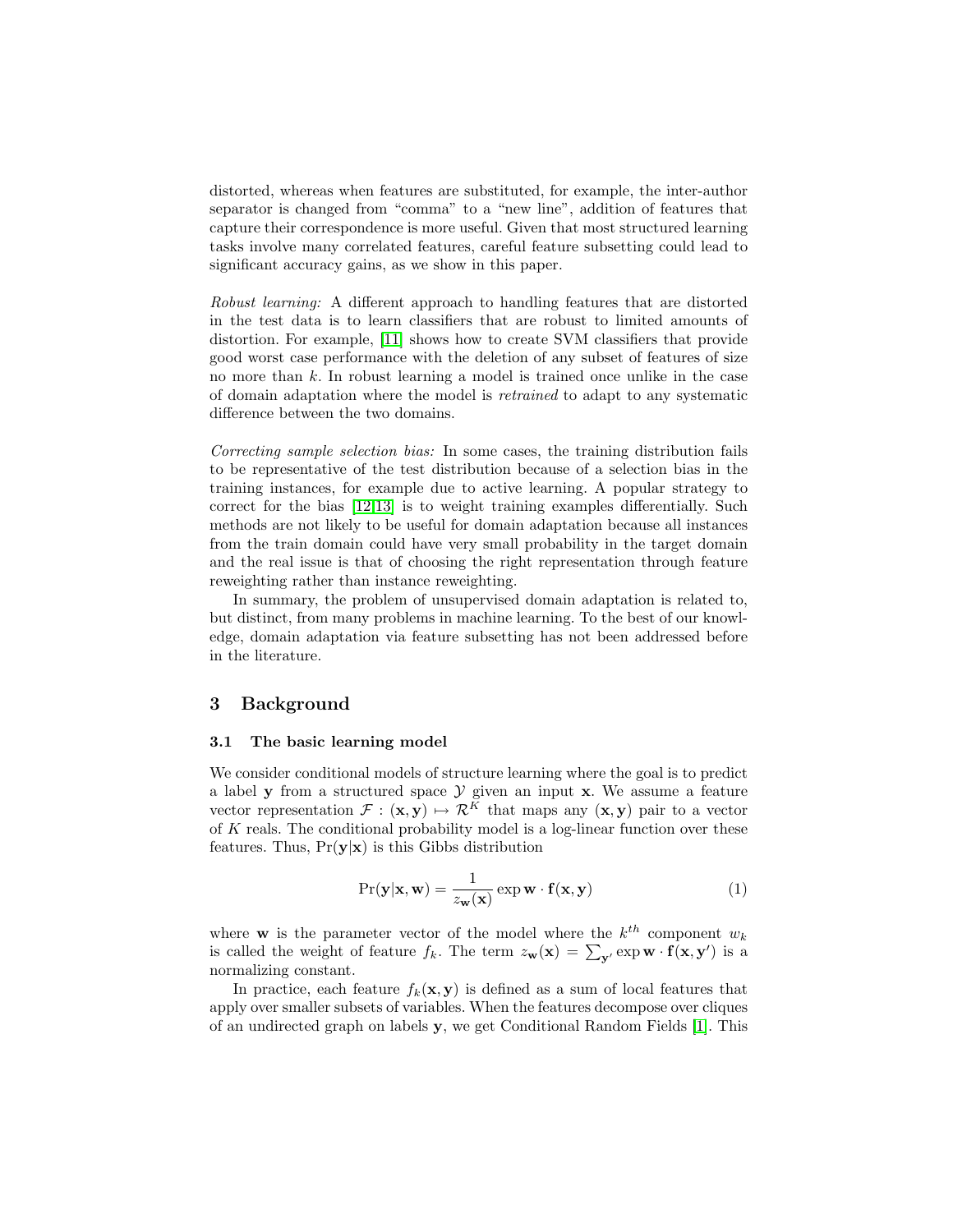decomposition is exploited for efficient inference over the space of variables y. For example, in information extraction, the underlying graph is a linear chain where features decompose over pairs of adjacent variables.

During training the goal is to maximize log-likelihood over a given training set  $D = \{(\mathbf{x}_{\ell}, \mathbf{y}_{\ell})\}_{\ell=1}^{N}$  expressed as

$$
L(\mathbf{w}) = \sum_{\ell} \log \Pr(\mathbf{y}_{\ell} | \mathbf{x}_{\ell}, \mathbf{w}) = \sum_{\ell} (\mathbf{w} \cdot \mathbf{f}(\mathbf{x}_{\ell}, \mathbf{y}_{\ell}) - \log z_{\mathbf{w}}(\mathbf{x}_{\ell})) \tag{2}
$$

We wish to find a w that maximizes  $L(\mathbf{w})$ . In practice, the norm of w is not allowed to grow too large to avoid overfitting. This is achieved by subtracting a regularization term  $R(\mathbf{w}) = \frac{||\mathbf{w}||^{\gamma}}{\sigma^2}$  with  $\gamma = 1$  or 2 and a user-provided variance  $\sigma^2$ . The resultant objective is convex, and can thus be maximized by gradient ascent, or one of many related methods.

During deployment, given an input  $x$ , we predict a y for which  $Pr(y|x)$  is maximum. The justification for this step is that the test data follows the same distribution as the training data, using which we learnt a  $w$  so as to maximize the probability of the correct prediction.

#### 3.2 Train and target data distributions

In domain adaptation we need to deploy a model in a domain where the distribution of  $(x, y)$  is different from the distribution from which the training data was obtained. Let  $D$  denote the distribution from which the training sample  $D$ was taken. Let  $\mathcal{D}'$  denote the target distribution on which we wish to deploy the model. We do not have any labeled data from  $\mathcal{D}'$ , instead we have lots of unlabeled data  $D'$ . Let  $D' = {\{\mathbf{x}_{\ell}\}}_{\ell=1}^{N'}$ .

In domain adaptation our goal is to use both the labeled samples  $D$  from  $D$  and the unlabeled samples  $D'$  from distribution  $D'$  to train a model that maximizes accuracy on  $\mathcal{D}'$ . The accuracy in the  $\mathcal D$  distribution is of no interest to us. Therefore the normal goal during CRF training of maximizing likelihood of  $D$  is not justified anymore because  $D$  is not representative of the distribution on which the model will be deployed. This is also what makes the problem different from semi-supervised learning where the labeled and unlabeled data come from the same distribution.

## <span id="page-3-0"></span>4 Domain adaptation

Our approach to domain adaptation is to choose a representation where the training and test distributions are close, and once that is achieved we can justify training a model to maximize accuracy on the labeled training domain. Our starting representation is the user provided feature vector  $f(x, y)$ . During domain adaptation we select the subset  $S$  of features such that the distance between the train and target distributions is small in the projected space while maximizing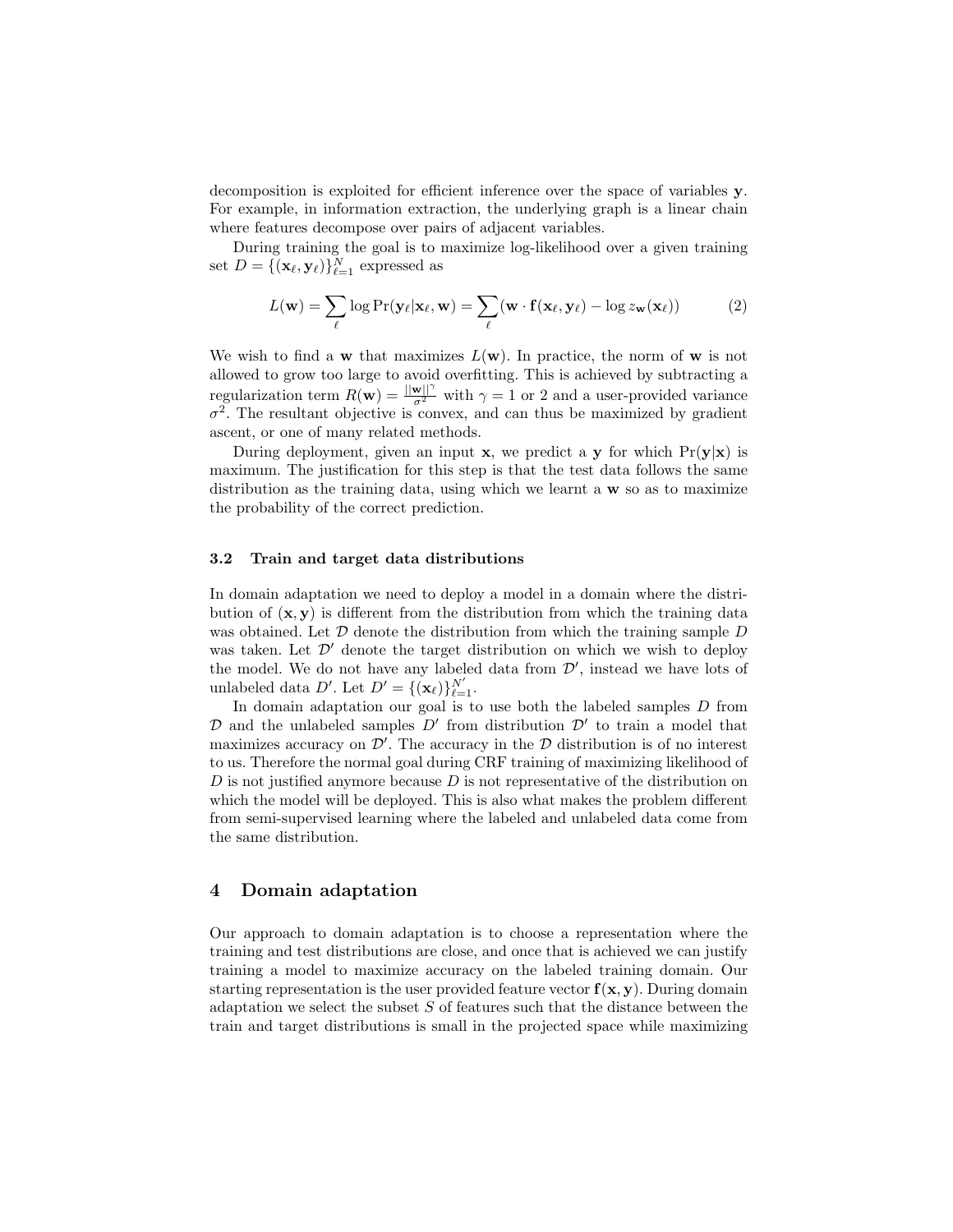likelihood on the training data. Our ideal objective of maximizing likelihood of the target distribution  $D$  for which we have no labeled samples

$$
\operatorname{argmax}_{\mathbf{w}} \sum_{(\mathbf{x}, \mathbf{y}) \in \mathcal{D}'} \sum_{k} w_k f_k(\mathbf{x}, \mathbf{y}) - \log z_{\mathbf{w}}(\mathbf{x}) \tag{3}
$$

is replaced with the achievable objective

$$
\underset{\mathbf{w}, S}{\operatorname{argmax}} \sum_{(\mathbf{x}, \mathbf{y}) \in D} \sum_{k \in S} w_k f_k(\mathbf{x}, \mathbf{y}) - \log z_{\mathbf{w}}(\mathbf{x})
$$
\n
$$
\text{such that } \operatorname{dist}(\mathcal{D}, \mathcal{D}' | S, D, D') \le \epsilon. \tag{4}
$$

where  $dist(D, D'|S, D, D')$  is a suitable measure of distance between the two domains in a representation corresponding to the features in set S and as estimated from the labeled samples D from  $D$  and unlabeled samples  $D'$  from  $D'$ .

#### 4.1 Distance function

We next discuss how to measure the distance between the two distributions. A direct approach is to first estimate their full  $(x, y)$  distributions using sample data and then measure the distance between the two distributions using some function like KL distance. This is often difficult and requires a lot of training data. One of the main reasons for the success of the conditional approach for structured learning tasks is that they do not require the modeling of the distribution over x.

Recently, [\[13\]](#page-11-12) proposed to correct for sample selection bias in the training data by reducing the difference in the mean of the x features in the training and target distribution. There are several reasons why this method will not work well in our setting. First, in structured learning settings, the feature representation is in terms of both  $x$  and  $y$ . Even if, we consider the scalar classification problem where we simplify the feature representation to be a cross product of features defined over x and labels y, we can obtain more accurate distance measures by comparing the x means of each y separately rather than collapsing them on single means. Also, the method proposed in [\[13\]](#page-11-12) assumes that  $Pr(y|x)$  is the same in the training and test distribution. In our case, we assume that there exist some representation under which the two distributions are the same, but this is not true for all representations. In particular, this is not true for the starting representation used during normal training.

We propose to compare the two distributions by comparing component-wise the means of the features in their  $(\mathbf{x}, \mathbf{y})$  space. Let  $E_D^k$  and  $E_{D'}^k$  denote the expected value of the  $k^{th}$  feature under distributions  $\mathcal{D}$  and  $\mathcal{D}'$  respectively. For the training distribution, we estimate it empirically from the sample  $D$  as  $E_D^k = \sum_{(\mathbf{x}_\ell,\mathbf{y}_\ell) \in D} \frac{f_k(\mathbf{x}_\ell,\mathbf{y}_\ell)}{N}$ . For the target distribution  $\mathcal{D}'$  since in the sample  $D'$ we have only x values, we use the expected value of the feature as calculated under the  $Pr(y|\mathbf{x}, \mathbf{w})$  distribution. Thus,

$$
E_{D'}^k = \frac{1}{N'} \sum_{\mathbf{x}_{\ell} \in D'} \sum_{\mathbf{y}} f_k(\mathbf{x}_{\ell}, \mathbf{y}) \Pr(\mathbf{y} | \mathbf{x}_{\ell}, \mathbf{w})
$$
(5)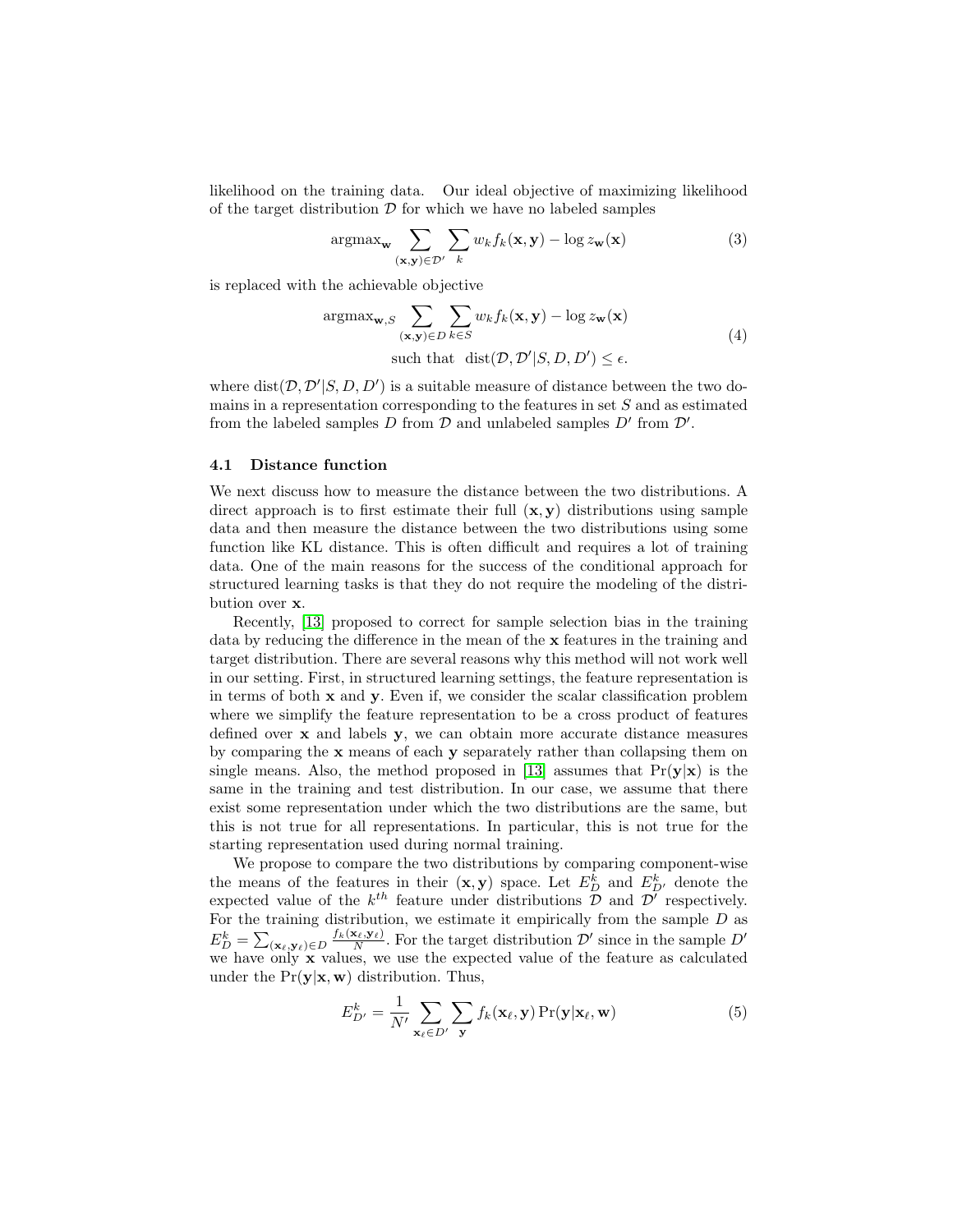Using  $\mathbf{E}_D$  and  $\mathbf{E}_{D'}$ , we replace  $dist(D, \mathcal{D}'|S, D, D')$  with the distance between the above sample means as  $\sum_{k \in S} d(E_D^k, E_{D'}^k)$ . The precise form of the distance function will depend on the nature of the specific features. For example, for sparse binary features, it is useful to interpret the mean values as probability of occurrence of a binomial distribution. In such cases, distance measures like cross-entropy and the log-odds ratio seem meaningful [\[14\]](#page-11-13). When the features are arbitrary real values, a  $L1$  or square distance would be more appropriate.

#### 4.2 Overall objective

In terms of the new distance function, we can rewrite the objective as

$$
\operatorname{argmax}_{\mathbf{w}, S} \sum_{(\mathbf{x}, \mathbf{y}) \in D} \sum_{k \in S} w_k f_k(\mathbf{x}, \mathbf{y}) - \log z_{\mathbf{w}}(\mathbf{x})
$$
  
such that 
$$
\sum_{k \in S} d(E_D^k, E_{D'}^k) \le \epsilon.
$$
 (6)

The above objective presents a difficult combinatorial optimization problem over the exponentially many subsets of features. We convert the discrete feature selection problem to a soft selection problem by rewriting the constraint  $\sum_{k \in S} d(E_D^k, E_{D'}^{\tilde{k}}) \leq \epsilon$  as  $\sum_{k=1}^K |w_k|^{\gamma} d(E_D^k, E_{D'}^k) \leq \epsilon'$ . Also, using the Lagrange dual formulation, we push the constraints into the objective and get the equivalent objective for an appropriate value of  $\lambda$  as

<span id="page-5-0"></span>
$$
\operatorname{argmax}_{\mathbf{w}} \sum_{(\mathbf{x}, \mathbf{y}) \in D} \sum_{k} w_k f_k(\mathbf{x}, \mathbf{y}) - \log z_{\mathbf{w}}(\mathbf{x}) - \lambda \sum_{k} |w_k|^{\gamma} d(E_D^k, E_{D'}^k) \tag{7}
$$

The above formulation has several intuitive interpretations. We can treat this as a standard accuracy-regularized training method with the only difference that the  $w_k$  are weighted in proportional to the distance between the training and target distribution along the  $k$ -th feature component. A feature with a large distance should get a smaller weight. Another interpretation is in terms of prior distributions over the parameters where the variance is not constant over all features, as is normally the case, but is inversely proportional to the divergence of the feature over the two distributions. When  $\gamma$  is 1 the prior is a Laplace distribution and when  $\gamma = 2$  the prior is a Gaussian distribution with variance of the *k*th parameter as  $\frac{1}{d(E_D^k, E_{D'}^k)}$ . So when the distance is large, the parameter is likely to stay close to its mean value of 0.

#### 4.3 Training algorithm

We now discuss how we solve the optimization problem in Equation [7.](#page-5-0) For concreteness, we assume that  $\gamma = 2$  and the distance function is the square distance defined as  $d(E_D^k, E_{D'}^k) = (E_D^k - E_{D'}^k)^2$ . The final objective then becomes.

$$
L(\mathbf{w}) = \operatorname{argmax}_{\mathbf{w}} \sum_{(\mathbf{x}, \mathbf{y}) \in D} (\sum_{k} w_k f_k(\mathbf{x}, \mathbf{y}) - \log z_{\mathbf{w}}(\mathbf{x})) - \lambda \sum_{k} w_k^2 (E_D^k - E_{D', \mathbf{w}}^k)^2
$$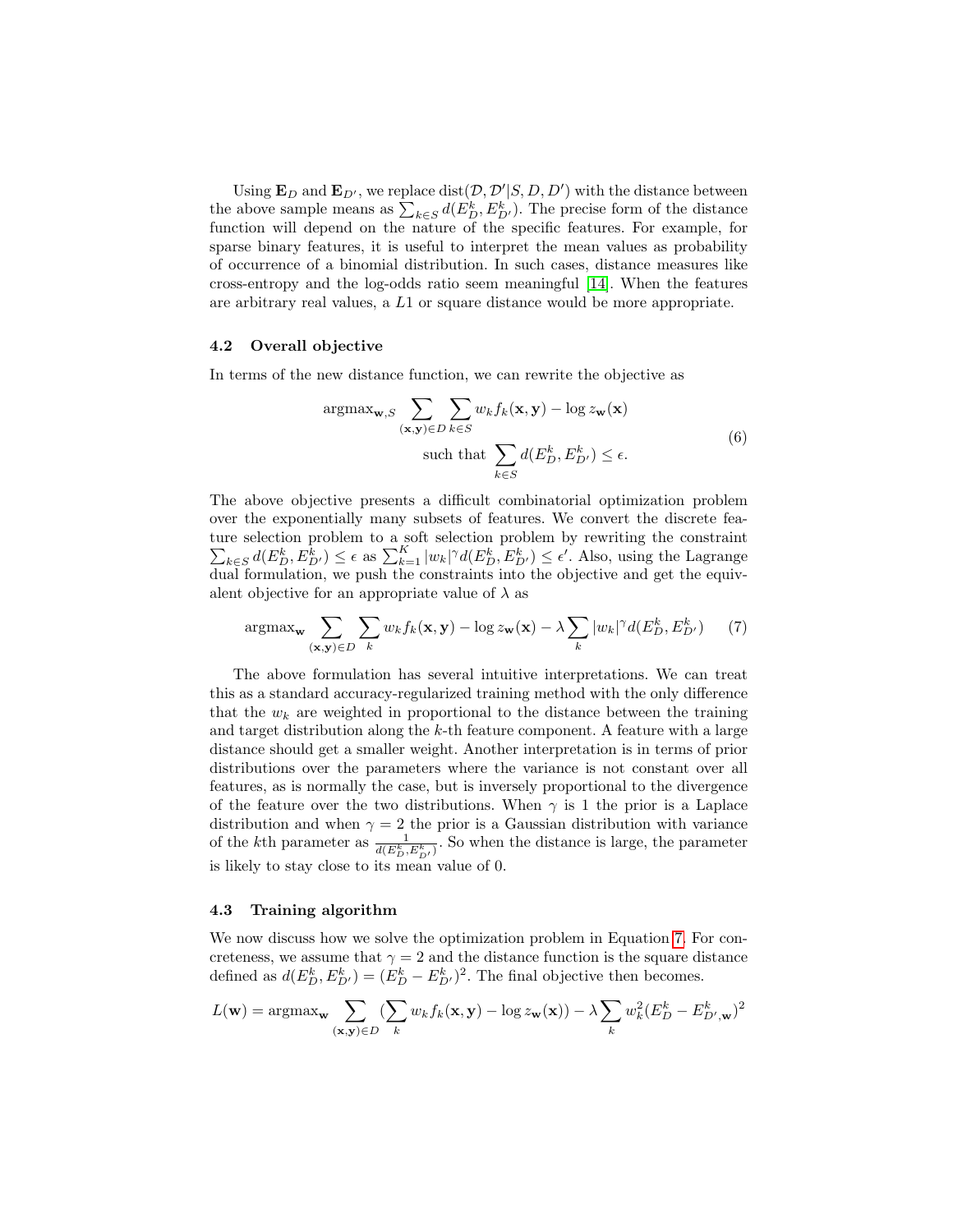where  $E_{D',\mathbf{w}}^k = \frac{1}{|D'|}\sum_{\mathbf{x}_i\in D'}\sum_{\mathbf{y}}f_k(\mathbf{x}_i,\mathbf{y})\frac{\exp \mathbf{wf}(\mathbf{x}_i,\mathbf{y})}{z_{\mathbf{w}}(\mathbf{x}_i)}$  $\frac{\partial \mathbf{w}(\mathbf{x}_i, \mathbf{y})}{\partial \mathbf{x}_{\mathbf{w}}(\mathbf{x}_i)}$ . The above is a smooth differentiable function of w. We can use standard gradient descent approaches to solve it. The gradient with respect to the  $k^{th}$  parameter is

$$
\frac{\partial L}{\partial w_k} = \sum_{(\mathbf{x}, \mathbf{y}) \in D} f_k(\mathbf{x}, \mathbf{y}) - N E_{D, \mathbf{w}}^k - 2\lambda (w_k (E_D^k - E_{D', \mathbf{w}}^k)^2 - \sum_j w_j^2 (E_D^j - E_{D', \mathbf{w}}^j) \frac{\partial E_{D', \mathbf{w}}^j}{\partial w_k})
$$

where

$$
\frac{\partial E_{D',\mathbf{w}}^j}{\partial w_k} = \frac{1}{N'} \sum_{\mathbf{x}_i \in D'} \sum_{\mathbf{y}} f_j(\mathbf{x}_i, \mathbf{y}) \frac{\exp \mathbf{w} \mathbf{f}(\mathbf{x}_i, \mathbf{y})}{z_{\mathbf{w}}(\mathbf{x}_i)} (f_k(\mathbf{x}_i, \mathbf{y}) - \sum_{\mathbf{y}'} f_k(\mathbf{x}_i, \mathbf{y}') \frac{\exp \mathbf{w} \mathbf{f}(\mathbf{x}_i, \mathbf{y}')}{z_{\mathbf{w}}(\mathbf{x}_i)} )
$$
  
\n
$$
= \frac{1}{N'} \sum_{\mathbf{x}_i \in D'} \sum_{\mathbf{y}} f_j(\mathbf{x}_i, \mathbf{y}) \Pr(\mathbf{y} | \mathbf{x}_i) (f_k(\mathbf{x}_i, \mathbf{y}) - \sum_{\mathbf{y}'} f_k(\mathbf{x}_i, \mathbf{y}') \Pr(\mathbf{y}' | \mathbf{x}_i))
$$
  
\n
$$
= (E_{D',\mathbf{w}}^{jk} - E_{D',\mathbf{w}}^{j} E_{D',\mathbf{w}}^{k})
$$

where  $E_{D'}^{jk}$  is the expectation of the product of features j and k with respect to the empirical x distribution from  $D'$  and  $Pr(y|w, x)$ . With respect to these distributions, the term  $(E_{D',\mathbf{w}}^{jk} - E_{D',\mathbf{w}}^j E_{D',\mathbf{w}}^k)$  represents the covariance between features j and k. As in normal CRF training  $[1]$ , we have to exploit the decomposability of the label space to evaluate these terms tractably.

There are two problem with the above objective.

- 1. The function is not convex, unlike the normal CRF objective with constant weighting of the regularizers.
- 2. The gradient is expensive to compute since the covariance terms are quadratic in the number of features. In typical structured learning tasks, for example in information extraction, the number of features tend to be very large.

We address both these issues by following a nested iterative approach to training. In each iteration, we fix feature distances with respect to the current values of the parameters and find the optimum value of the parameters treating the distance values as constant. This makes the inner optimization problem convex and linear in the number of features. We found that in practice with two or three iterations we get most of the benefit of complete training at significantly reduced cost.

## <span id="page-6-0"></span>5 Experiments

We evaluate the effectiveness of our proposed method on seven domain adaptation tasks constructed from the following four entity extraction benchmarks

CoNLL 2003 dataset The ConLL 2003 dataset  $^1$  $^1$  is a well-known benchmark for Named Entity Recognition where the goal is to extract entities like persons, organizations, and locations from news articles.

<span id="page-6-1"></span><sup>1</sup> <http://cnts.uia.ac.be/conll2003/ner/>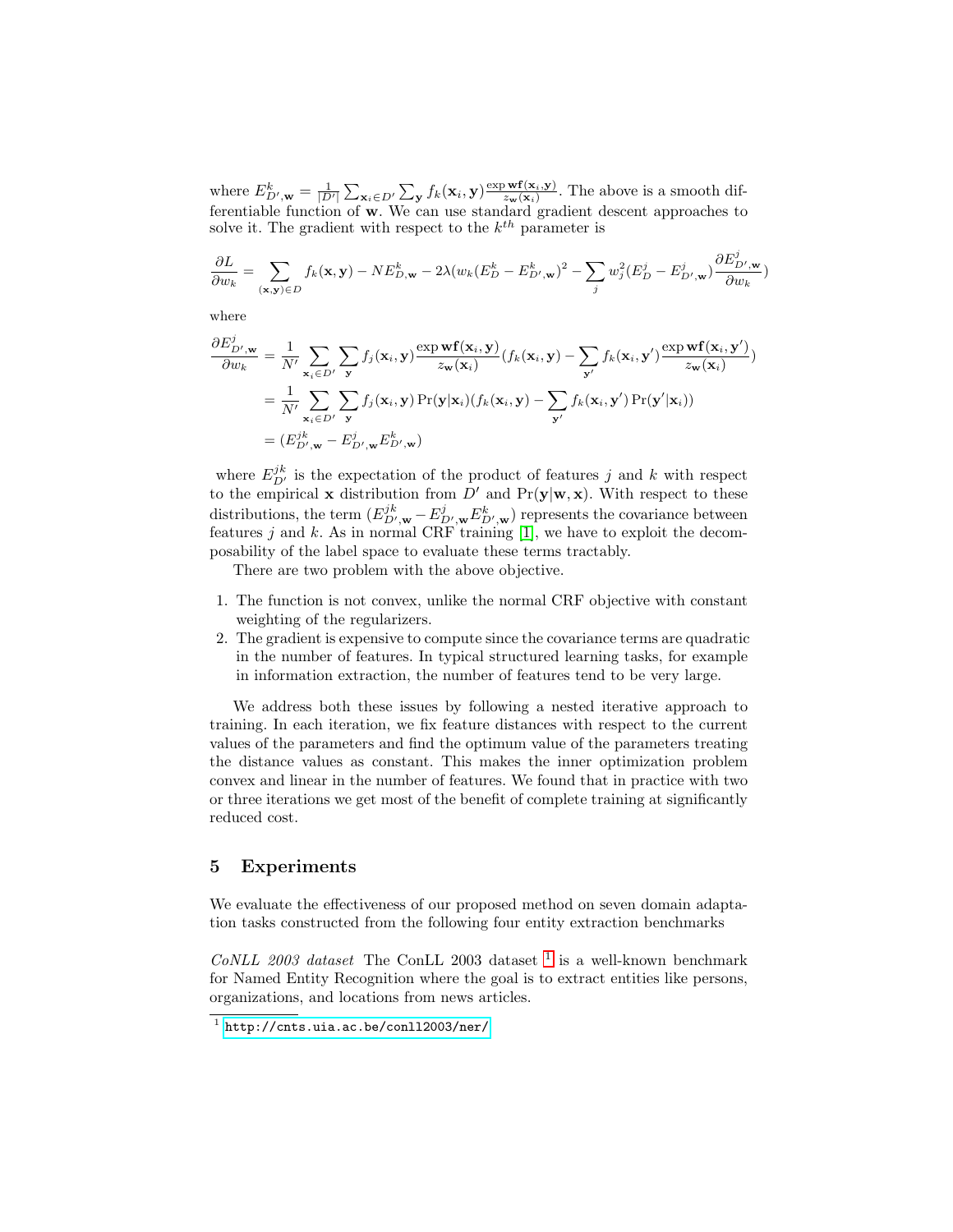Cora citations Cora citations [\[3\]](#page-11-2) consists of citations collected from the reference section of several academic papers. The extraction task is to find author names, titles, venue, and year.

Cora headers Cora headers [\[3\]](#page-11-2) consists of headers of research papers covering fields like the title, author names, affiliations, and abstract of a paper. Even though headers and citations come from the same repository, the way authors and titles appear in paper headers is very different from the way they appear in paper citations, making it interesting for domain adaptation.

Citeseer citations This dataset consists of journal articles we collected from Citeseer and therefore formatted slightly differently from the Cora dataset. Also, unlike Cora it consists only of journal entries. The dataset is available at http://www.it.iitb.ac.in/∼sunita/data/personalBib.tar.gz.

| Task       | Train domain                            | Target domain                                    | Label   | Train           |      | Target                                   |      |
|------------|-----------------------------------------|--------------------------------------------------|---------|-----------------|------|------------------------------------------|------|
|            |                                         |                                                  |         |                 |      | $ \# train  \#test   \# train   \#test $ |      |
| Cite_Cora  | Citeseer citations Cora citations       |                                                  | Authorl | 35 <sup>1</sup> | 62   | 205                                      | 294  |
| Cora_Cite  | Cora citations                          | Citeseer citations Author                        |         | 155             | 294  | 39                                       | 62   |
| Title_Caps | Citeseer citations All-Caps             |                                                  | Title   | 35 <sup>1</sup> | 62   | 39                                       | 62   |
|            | Author_Caps Citeseer citations All-Caps |                                                  | Author  | 35              | 62   | 39                                       | 62   |
| Cite_Conll | Citeseer citations CoNLL                |                                                  | Person  | 35 <sup>1</sup> | 62   | 808                                      | 1191 |
| Conll_Cite | <b>CoNLL</b>                            | Citeseer citations Person                        |         | 304             | 1191 | 39                                       | 62   |
| Hdr_Cite   | Cora headers                            | Citeseer citations Title<br>$\sim$ $\sim$ $\sim$ |         | 45<br>$ -$      | 87   | 39                                       | 62   |

<span id="page-7-0"></span>Table 1. Description of domain adaptation tasks used in our experiments

In Table [1](#page-7-0) we provide details of seven domain adaptation tasks created using various combination of these four datasets as the train and target domains and the extracted label. In tasks Title Caps and Author Caps the target domain differs from the train domain only in one respect: all words are fully capitalized in the target domain whereas in the train domain they are normal text records with a mix and capital and small letters. The last four columns specify for each of the two domains, the number of records used during training and testing respectively. For the target domain, the training documents are unlabeled.

We used a sequential CRF [\[1,](#page-11-0)[2\]](#page-11-1) with L2 regularization as our baseline model for information extraction. The package that we used is downloadable from [\[15\]](#page-11-14). We used the BCEU encoding of the entities where an entity like person name is decomposed into four labels: Begin-person, Continue-person, End-person, and Unique-person. Each token contributed two types of features: (1) the token itself if it was encountered in the training set and, (2) the set of regular expressions like digit or not, capitalized or not that the token matches. For each label  $i$ , these features where fired for the ith word and two words to the left and right of the word.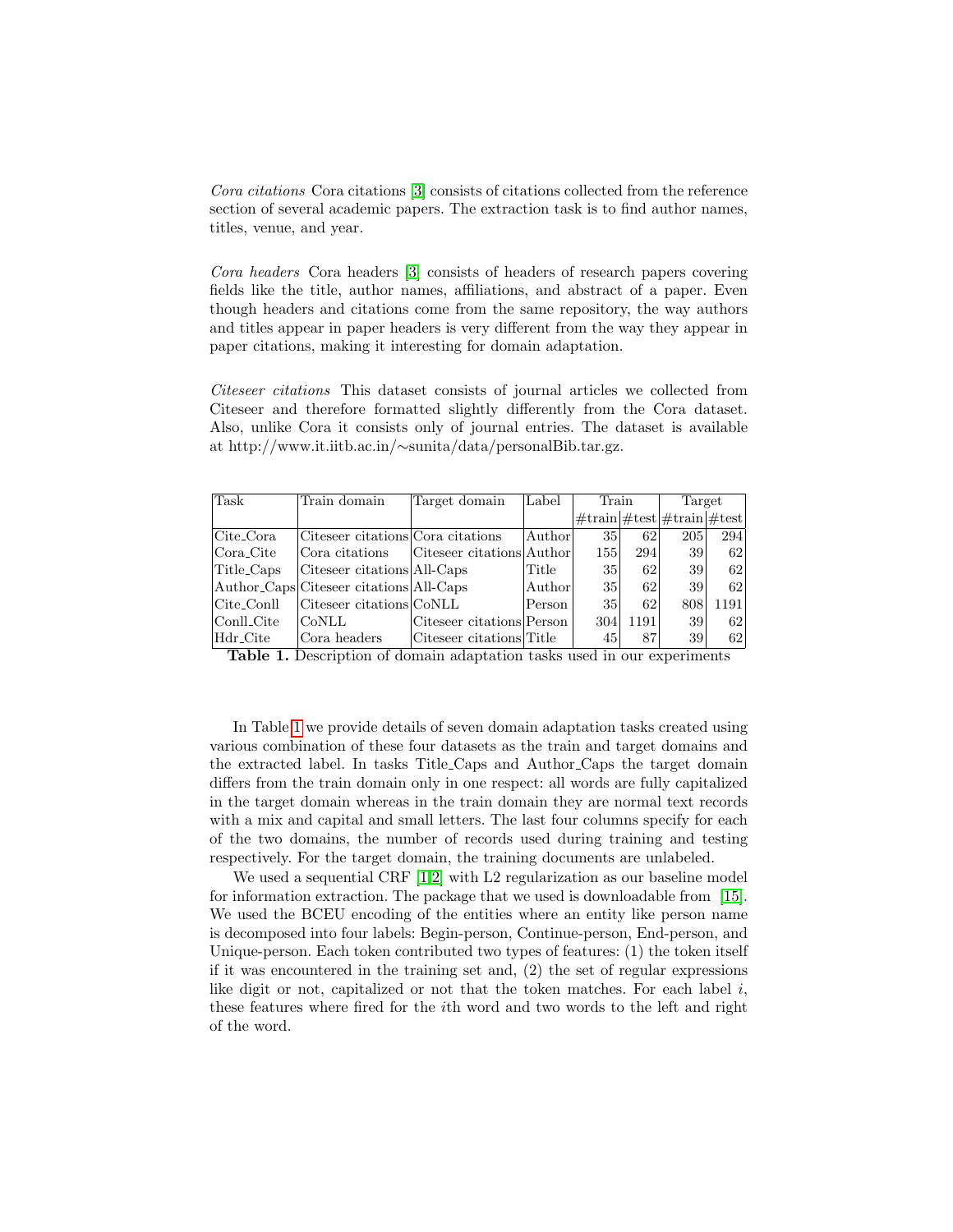We evaluated our methods using  $F1$  accuracy<sup>[2](#page-8-0)</sup> at the level of individual tokens. We do not report span-level accuracy because the lack of standardization in what defines the boundaries of an entity, makes it difficult to get useful cross-domain comparison at the span-level. For example, in Citeseer the last punctuation (".") is outside the title entity whereas in Cora it is inside. In each experiment performance was averaged over four runs obtained by varying the subset of instances used for training and testing. Unless otherwise stated, our default method of domain adaptation uses  $\gamma = 1$ ,  $\lambda = 1$  and the square log-odd distance function  $(\log E_D^k - \log E_{D'}^k)^2$ . This distance function has been shown to work well [\[14\]](#page-11-13) for sparse indicator features commonly found in information extraction tasks. We used the  $\epsilon$ -approximation trick proposed in [\[16\]](#page-11-15) for handling the discontinuity of the objective when  $\gamma = 1$ .

#### 5.1 Overall improvement with domain adaptation

In Table [2](#page-8-1) we show the accuracy of the original unadapted model and the adapted model trained using our method respectively called "Original" and "Adapted". Along with the accuracy on the target domain, for comparison we also show accuracy on the train domain. In all cases, we find that the accuracy of the

| Dataset-Name |      | Train domain                      | Target domain |      |  |  |
|--------------|------|-----------------------------------|---------------|------|--|--|
|              |      | Original Adapted Original Adapted |               |      |  |  |
| Cite_Cora    | 97.4 | 95.9                              | 30.7          | 62.7 |  |  |
| Cora_Cite    | 98.2 | 97.6                              | 26.0          | 68.6 |  |  |
| Title_Caps   | 94.4 | 93.2                              | 41.8          | 90.1 |  |  |
| Author_Caps  | 97.4 | 94.3                              | 85.8          | 94.0 |  |  |
| Cite_Conll   | 97.4 | 95.8                              | 40.1          | 45.0 |  |  |
| Conll_Cite   | 90.5 | 85.8                              | 40.9          | 41.9 |  |  |
| Hdr_Cite     | 85.3 | 76.0                              | 12.0          | 27.8 |  |  |

<span id="page-8-1"></span>Table 2. F1 Accuracy before and after domain adaptation.

target domain improves with domain adaptation. In some cases, the accuracy improvement is very dramatic, for example increasing from 26% to 69% on the second task.

For Title Caps and Author Caps where the target domain is just a fully capitalized version of the train domain, we find that the unadapted model performs very poorly whereas with adaptation we get accuracy comparable to the accuracy on the train domain. This illustrates the importance of adaptation even in domains that differ only slightly from the training domain. The top few features of the original model whose weight reduces almost to zero in the adapted model are: IsInitCapital, IsInitCapital.left-2, IsInitCapital.right+2, W Extract, IsAllSmallCase, IsAllSmallCase.left-2, IsAllSmallCase.right+2. Most

<span id="page-8-0"></span> $2$  F1 is defined as  $2*$ precision $*$ recall/(precision+recall.)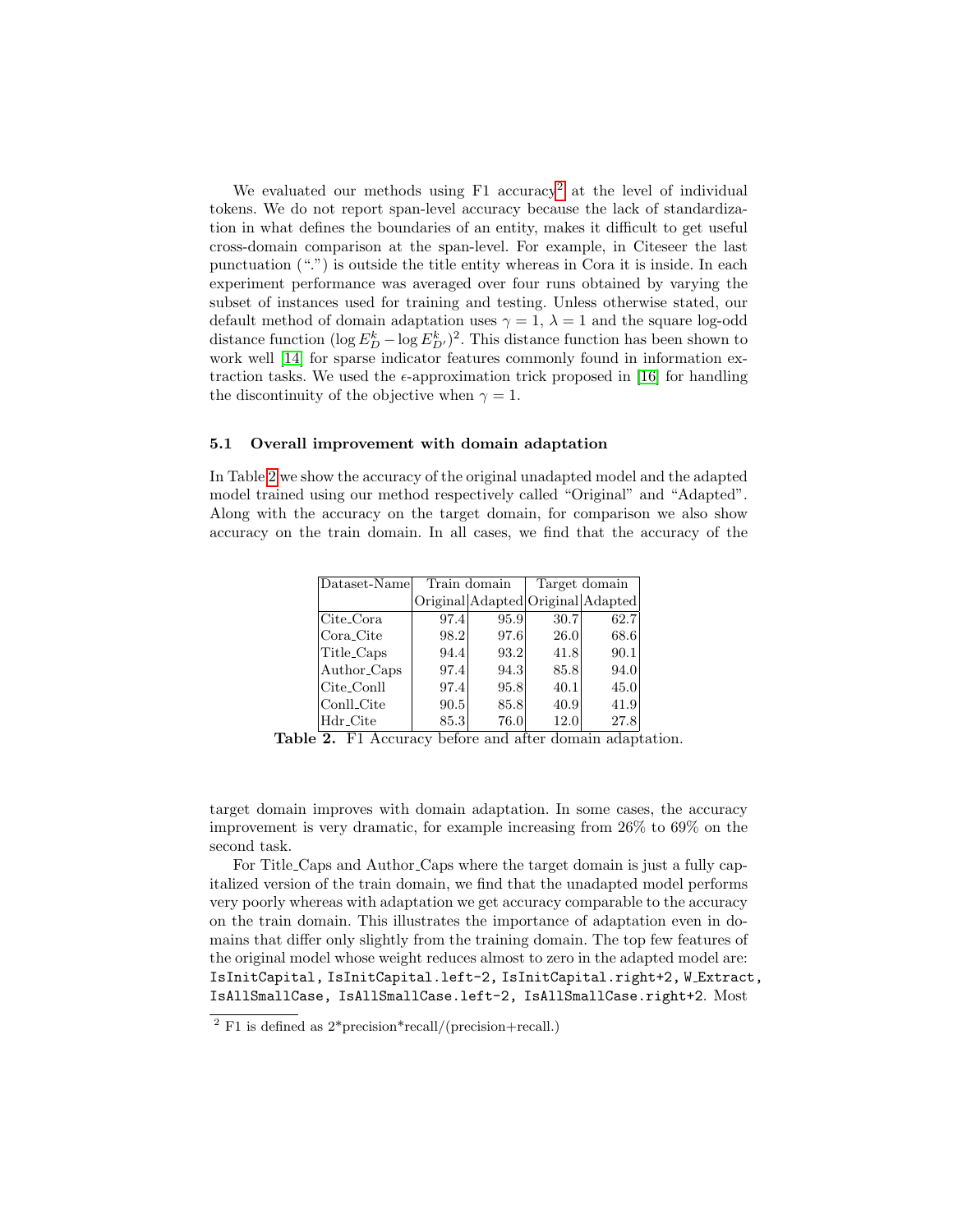of these are case related features which have no importance in the target domain. In contrast, the top few features whose weight increases significantly are Punctuation, Punctuation.left-1, Punctuation.right+1, W ACM.right+2. These features remain invariant in the two domains since they are related to punctuation or fully capitalized words.

Another interesting observation from these tables is that on the train domain while the accuracy does drop after adapting to a different domain, the drop is only slight. This shows that in most cases, the model has other redundant features that start playing a role when some subset of its features are penalized.

#### 5.2 Comparison with other methods

In Table [3](#page-9-0) we compare our default method of domain adaptation to a number of other alternatives.

We compare with the recently proposed structural correspondence learning (SCL) [\[9\]](#page-11-8) (described in Section [2\)](#page-1-0). We find that SCL also shows significant accuracy improvements beyond the original unadapted model but the gain is lower than our method in all except the last dataset. Since our method of feature deletion is orthogonal to the SCL approach of feature addition, we also report results with both methods combined in the "SCL+Our" column of Table [3.](#page-9-0) In most cases, the combined method is better than either of the two.

We also compare our method to semi-supervised learning (SSL) proposed in [\[17\]](#page-11-16) which adds to the training objective an additional goal of minimizing entropy labels for the unlabeled documents. In column SSL of Table [3](#page-9-0) we show the results for the weight settings for which we obtained highest accuracy. Quite predictably, SSL is not competitive as a method of domain adaptation. We show

| Task        |             |           |           |      |      | $ O_{\text{riginal}} $ Adapted $ SCL SCL+Our SSL $ x-dist $ \gamma=2 S_{\text{quare}}-dist $ |
|-------------|-------------|-----------|-----------|------|------|----------------------------------------------------------------------------------------------|
| Cite_Cora   | 30.7        | 62.7 47.3 | 63.3 31.5 | 27.6 | 63.6 | 32.8                                                                                         |
| Cora_Cite   | <b>26.0</b> | 68.6 68.6 | 67.8 26.0 | 76.2 | 75.9 | 46.0                                                                                         |
| Title_Caps  | 41.8        | 90.1 80.1 | 90.9 46.8 | 90.3 | 77.3 | 46.0                                                                                         |
| Author_Caps | 85.8        | 94.0 87.1 | 94.7 86.4 | 94.3 | 94.2 | 86.4                                                                                         |
| Cite_Conll  | 40.1        | 45.0 52.1 | 45.1 40.4 | 40.9 | 45.7 | 32.2                                                                                         |
| Conll_Cite  | 40.9        | 41.9 43.9 | 41.1 43.0 | 36.8 | 43.6 | 44.1                                                                                         |
| Hdr_Cite    | 12.0        | 27.8 57.9 | 38.9 19.7 | 24.3 | 23.7 | 18.5                                                                                         |

<span id="page-9-0"></span>Table 3. Comparison of our method of domain adaptation with alternatives

the importance of comparing the mean of features in the joint  $(x, y)$  space instead of means along the projected  $x$  space as proposed in [\[13\]](#page-11-12). The latter is simpler to optimize because the distance function is independent of w and we get a simple convex objective. The results shown in column x-dist of Table [3](#page-9-0) indicate that in almost all cases the performance of the x-only distance function is significantly worse than our method.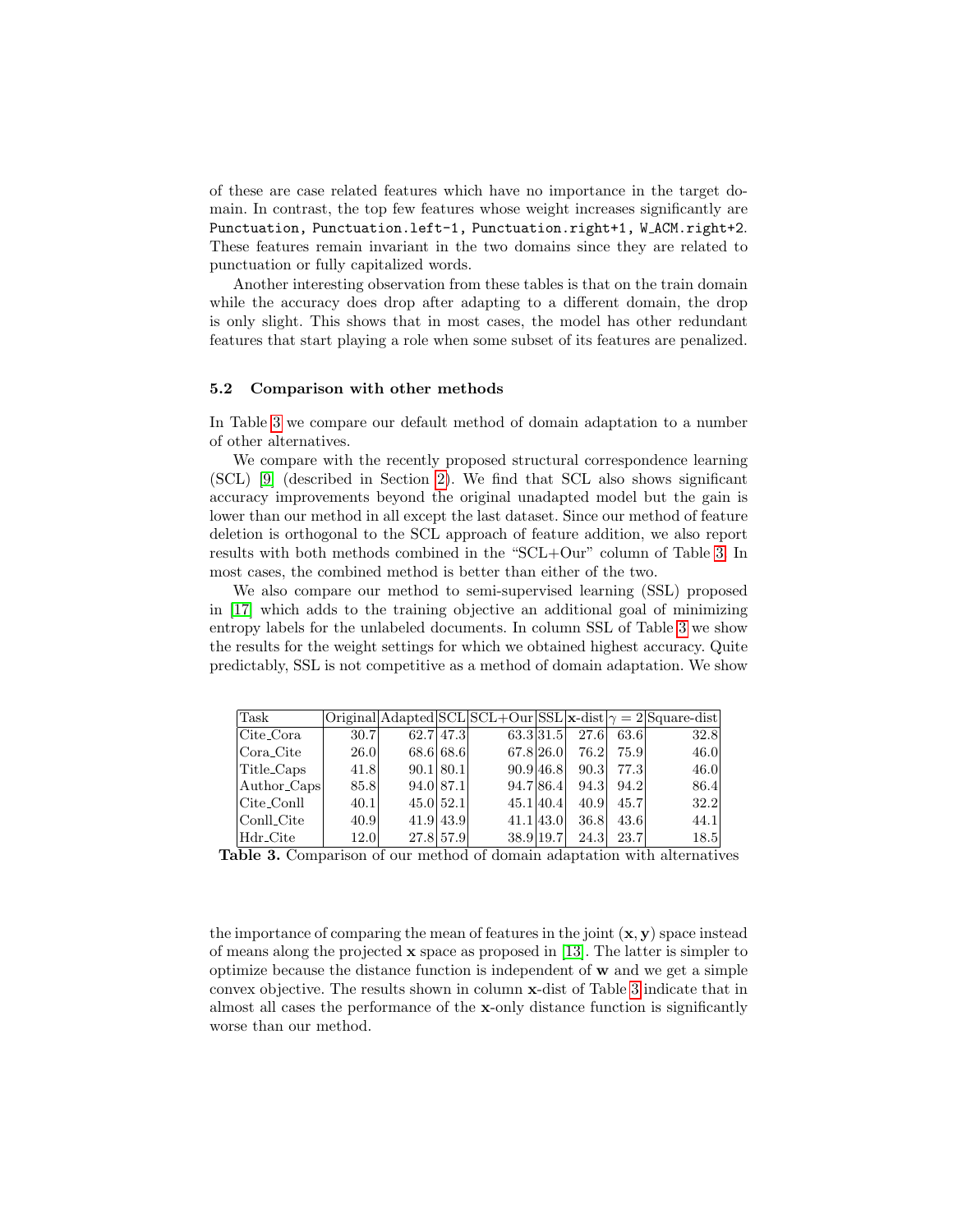We vary our choice of  $\gamma$  from 1 to 2, that is using weighted L2 regularizer instead of L1 in column  $\gamma = 2$  of Table [3.](#page-9-0) We find that our default of L1 distance performs much better than L2. This observation agrees with earlier reports on the efficacy of feature selection using L1 instead of L2 regularizers. Next, we vary our default choice of the distance function. We chose log-odds ratio because it has been found to perform better on sparse Bernoulli features. Instead, if we use a regular square distance between the expected values of features, we find that the accuracy is much worse as shown in the column marked Square-dist.

#### 5.3 Effect of training data

Another interesting aspect of domain adaptation is the performance of the adapted model with increasing training data. In Figure [1](#page-10-0) we show the accuracy of the adapted model on the target domain and the unadapted model on the train domain with increasing labeled training data. The y axis is the change in error compared to the error with 10% training data. As expected with statistical learners, with increasing training data, the error within the domain decreases. In contrast, the error of the adapted model either stays almost the same or increases slightly with more out-of-domain training data.



<span id="page-10-0"></span>Fig. 1. Effect of increasing labeled training data on train and target domains for tasks Cite Cora (left) and Cora Cite (right)

## 6 Conclusion

In this paper we proposed a new method of unsupervised domain adaptation that selects a subset of features for which the distance between the train and target distribution is minimized while maximizing likelihood of the labeled data. The main challenge in this task is estimating distribution distance in the  $(x, y)$ space in which the model features are defined given only unlabeled samples from the target domain. We defined a distance measure and a method for solving the combined optimization problem that is both efficient and leads to significant accuracy improvements. In future, we would like to develop a theoretical analysis of this algorithm.